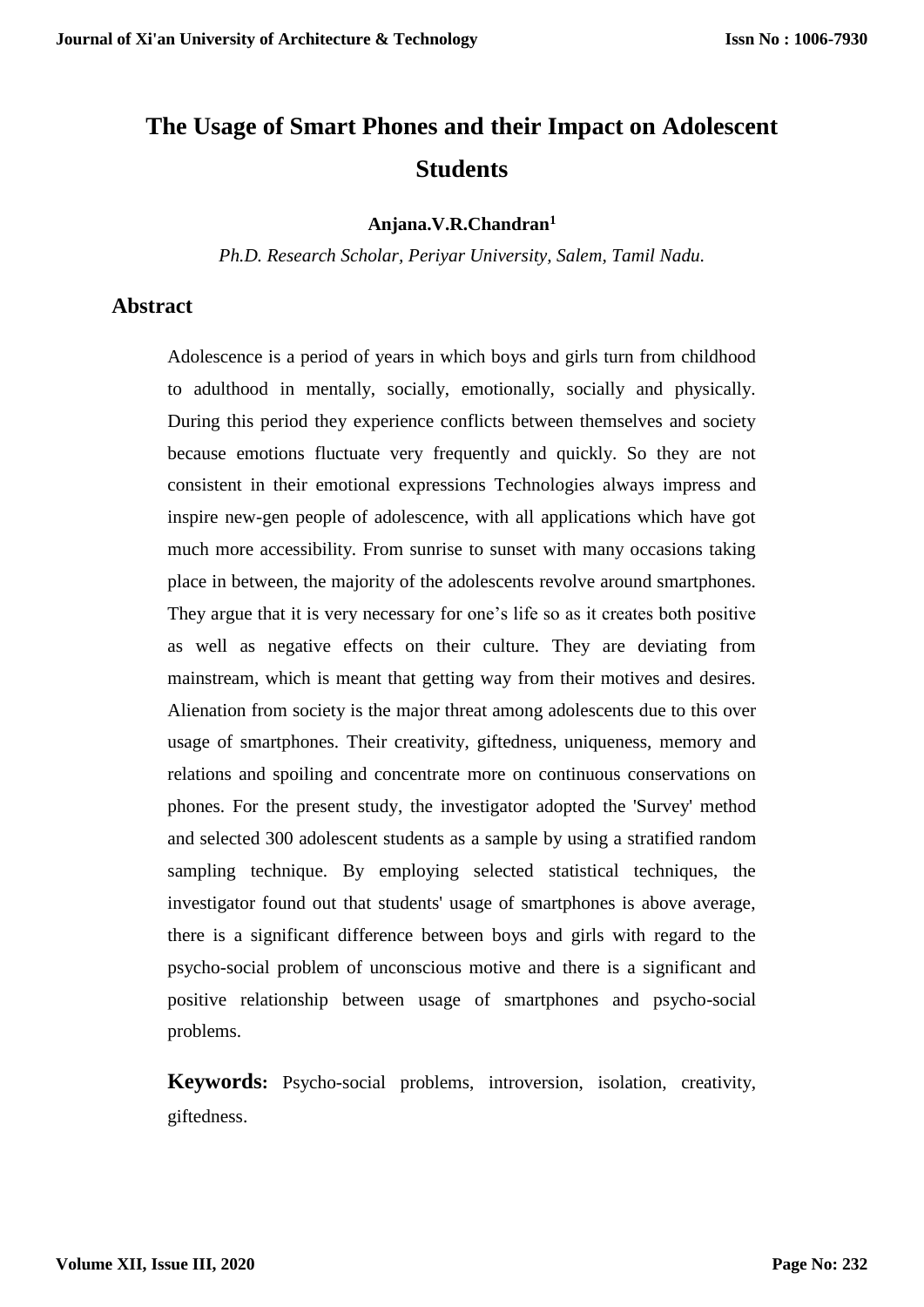### **Introduction**

Smartphones have been tremendously becoming an integral part of adolescents' life because they are just like mini computers and change the lifestyles of adolescents. It is adorned with games, high resolution still and video cameras, mailing systems, text messengers and social media like Facebook, What's app, twitter, emo, messenger etc. The different kinds of multimedia are making enable the popularity of these gadgets even higher. Today, all smartphones have direct access to the internet. Due to the global impact of LPG (Liberalisation, Privatisation and Globalisation), there are several foreign online mobile shops are working in India, they offer smartphones at discounted rates. The most important merit of smartphones is the convenience enables the customer to carry easy, simple to operate and can be used at any time. They rule adolescents' privacy, endeavors and control their life to the core level. Though the economic crisis is there, some of them tend to go for part-time jobs and spend their earnings to buy a newer and updated version of smartphones. It upgrades the popularity and level of social status among their peer groups.

As compared to the other modes of communication, the adolescents feel they would be most likely to miss out on the endeavors with their peers, if they do not have a smartphone. In smartphones they mostly use text messaging and sharing videos through social networking websites and feel more comfortable in discussing the touchy matters. According to their viewpoints, they argue that while chatting with their friends they easily get rejoiced and it flows much more energy in warded to them. In India, mobile phone companies provide the possibility of both post-paid and pre-paid connections. Very common the adolescents opt for the second one because it facilitates managing their phone within a stipulated budget set by parents (Sundari, 2016).

#### **Need and Significance of the Study**

Adolescence is a period of years in which boys and girls turn from childhood to adulthood mentally, socially, emotionally, socially and physically. During this period they experience conflicts between themselves and society because emotions fluctuate very frequently and quickly. So they are not consistent in their emotional expressions (Mangal, 2008). Technologies always impress and inspire new-gen people of adolescence, with all applications which have got much more accessibility. From sunrise to sunset with many occasions taking place in between, the majority of the adolescents revolve around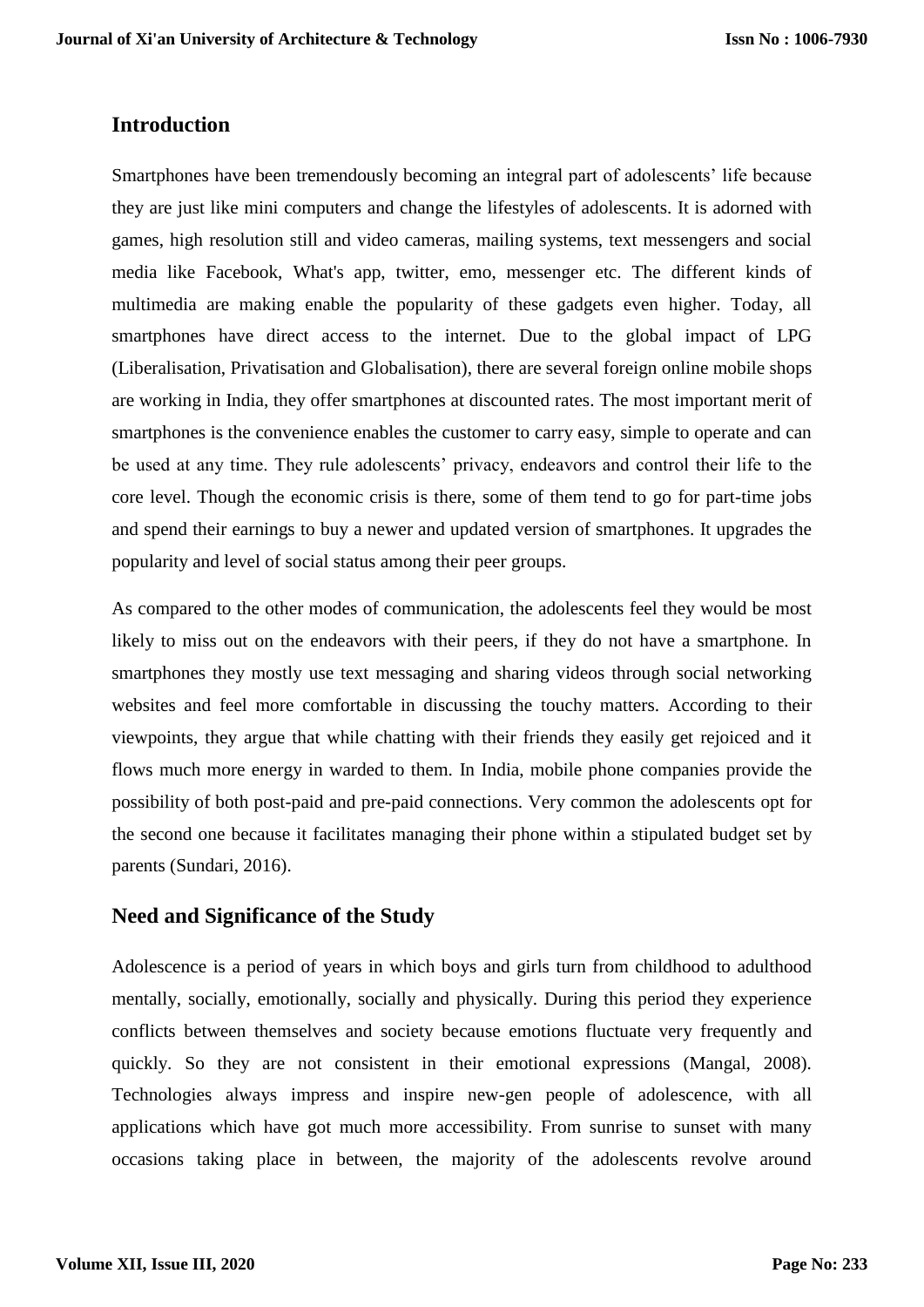smartphones. It indicates the powerful influence of smartphones in adolescents and thinks that they use them as fashion items and status symbols and it becomes an addiction because they think that they would not be able to live without this gadget. They argue that it is very necessary for one's life so as it creates both positive as well as negative effects on their culture. They are deviating from mainstream, which is meant that getting way from their motives and desires. Alienation from society is the major threat among adolescents due to this over usage of smartphones. Their creativity, giftedness, uniqueness, memory and relations are spoiling and concentrate more on continuous conservations on smartphones.

Now a day's the adolescents are going away from the bond of familial rents. This indicates the social fragmentation and huge decline of moral values in the adolescent community. Ravindran (2007) conducted a study on Moral Panics Associated with Camera Phones-The Cultural Politics of new Media Modernity in India; Reading the Roles of Moral Panic Agents and Mobile Phone Users. The study revealed that the dynamics in mobile phones are part of the emergence of an Indian control society that seeks to contain and police the transformations brought about by new media technologies. Soorya Moorthy et, al, (2008) conducted a study on mobile users in the South Indian state of Kerala. The study found that in contrast to those who use email and other programs, mobile phone use tended to reduce the diversity of geographical settings. As a higher secondary school teacher, the investigator could understand that due to the over usage of smartphones the students are found to be alienated, getting away from their goals and becoming stagnant and static. Hence the study needs special attention in the present context.

#### **Statement of the Problem**

The area selected for the present study is adolescents' psycho-social problems. It aims to study the over usage of smartphones and its negative impact on adolescents. Hence the present study entitled "THE USAGE OF SMARTPHONES AND THEIR IMPACT ON ADOLESCENT STUDENTS".

#### **Hypotheses of the Study**

H1.There will be no significant relationship between the usage of smartphones and psychosocial problems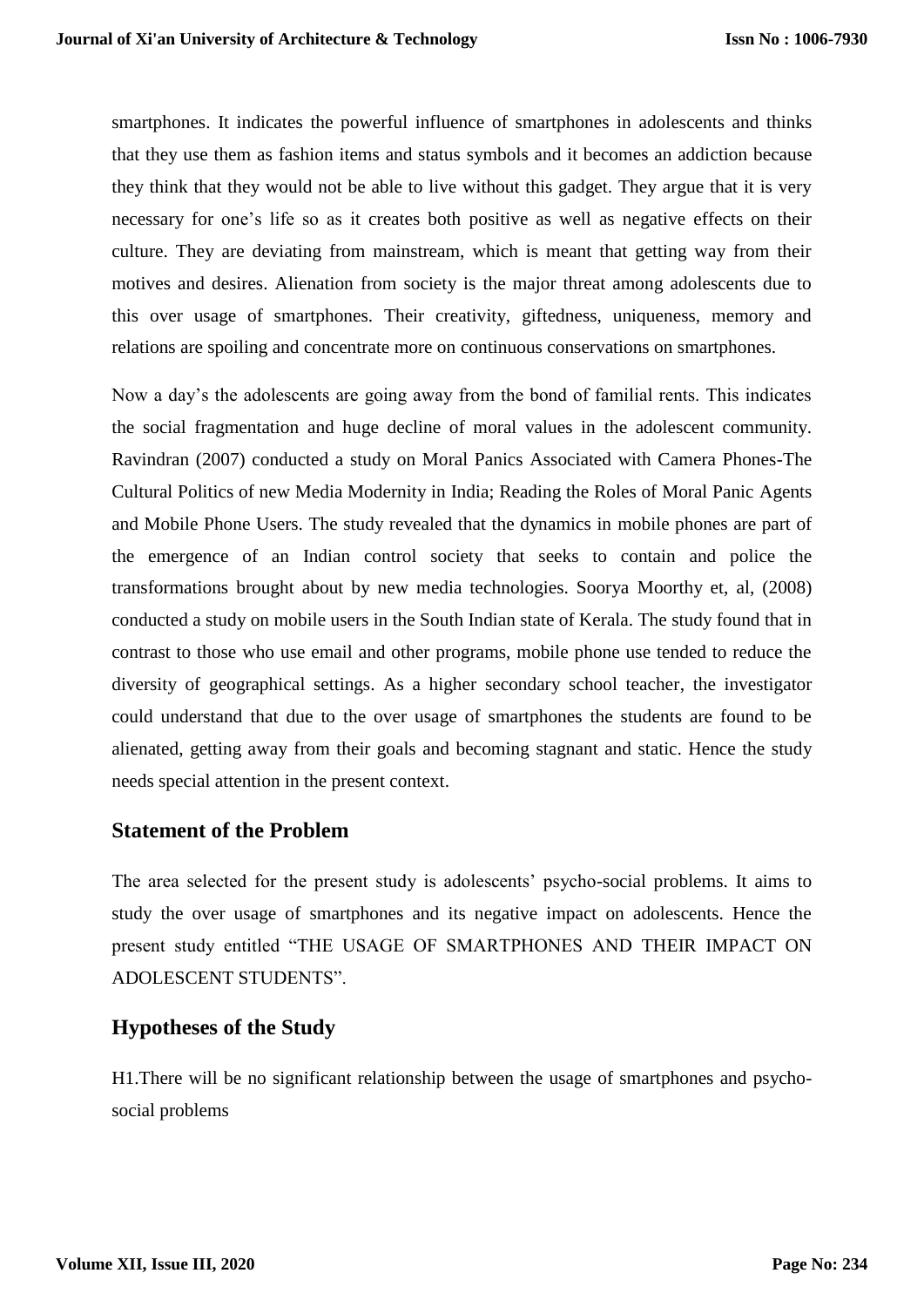H1. There will be no significant difference between boys and girls in the psycho-social problems experienced by adolescent students due to the usage of smartphones.

## **Objectives of the Study**

- 1. To assess the nature of adolescent students in the usage of smartphones.
- 2. To find out the major psychosocial problems experienced by adolescent students due to the usage of smartphones
- 3. To find out whether there is any significant relation between the usage of smartphones and psycho-social problems.
- 4. To find out whether there is any significant difference between the boys and girls of adolescent students in the psychosocial problems.

## **Methodology**

## **Method Adopted for the Study**

For the present study, the investigator adopted the 'Survey' method.

## **Sample Selected for the Study**

For the present study, the investigator selected 300 adolescent students in the Higher Secondary Schools of Thiruvananathapuram district of Kerala by using a stratified random sampling technique. Among these 150 students were boys and the rest of them were girls.

## **Tools and Techniques used for the Study**

For the present study, the investigator used the following tools and techniques. They are as follow;

- (1) Smart Phone Usage Rating Scale
- (2) Psycho-Social Problem Inventory (related to the over usage of smartphones)

#### **Procedure Adopted for Data Collection**

After getting permission from the heads of the school, a sincere effort was made by the investigator to create rapport among the students. Then the investigator instructed them to fill up the concerned tools and assured them about the confidentiality of their responses. After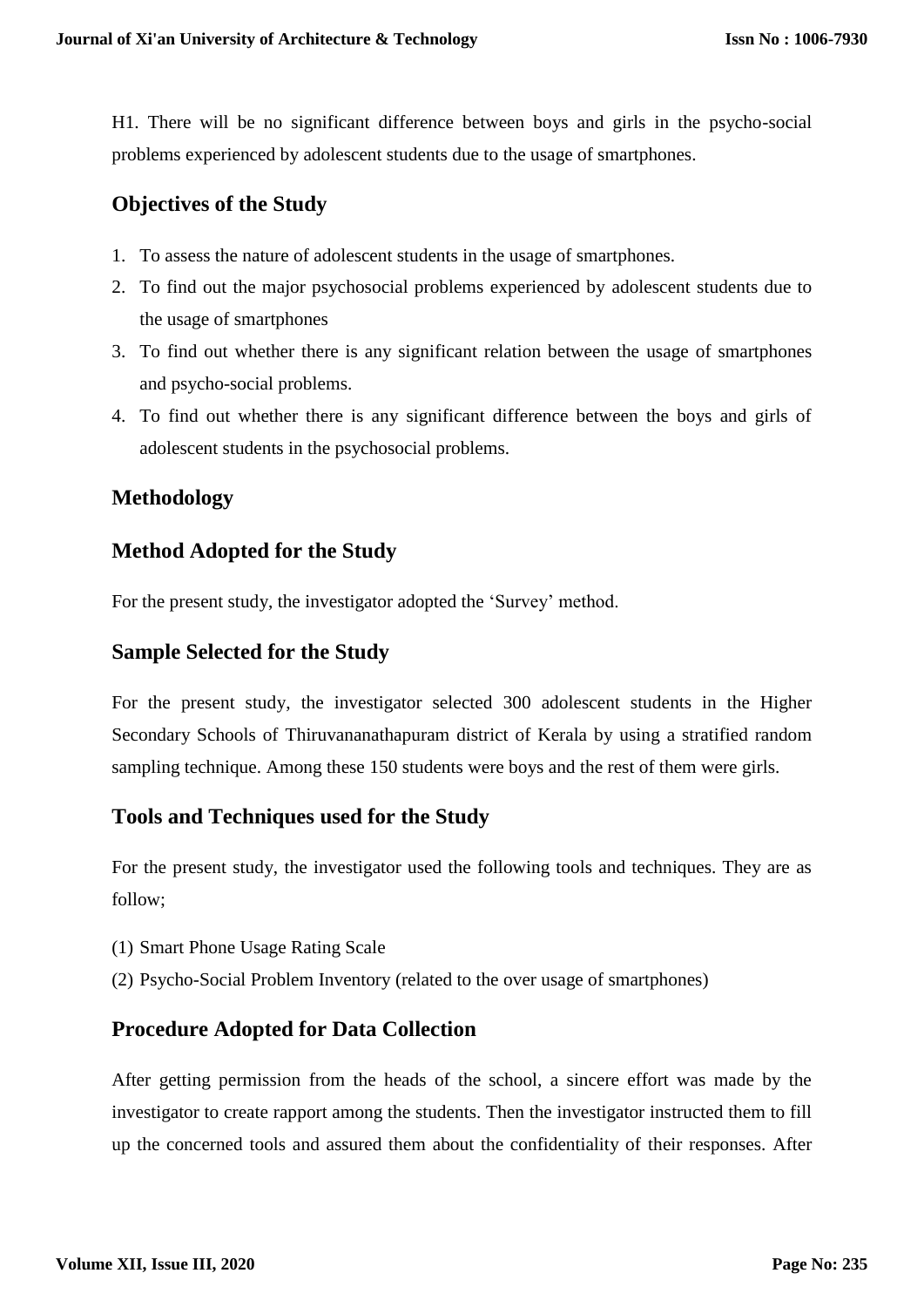getting all these tools back from the students, the investigator analyzed the data by using appropriate statistical techniques.

## **Statistical Techniques Employed**

For the present study, the investigator employed the following statistical techniques. They are as follow;

- (1) Mean
- (2) Median
- (3) Mode
- (4) SD
- (5) Computation of Percentage
- (6) Critical Ratio
- (7) Co-efficient of Correlation

#### **Analysis and Interpretation of Study**

This section intended to give details regarding the analysis of the data. The details are given below;

#### **Section: The nature of the adolescent students in the usage of smartphones**

This section intended to give details regarding the nature of the adolescent students in the usage of smartphones. The details are given in Table (1).

#### **Table 1.Details of the statistical constants regarding the nature of the adolescent students in the usage of smartphones**

| <b>Statistical Constants</b> | <b>Value</b> |
|------------------------------|--------------|
| Mean                         | 70.33        |
| Median                       | 73.10        |
| Mode                         | 80           |
| <b>Standard Deviation</b>    | 6.3          |

Table (1) shows that the mean, median and mode of the adolescent students in the over usage of smartphones are 70.33, 73.10 and 80. The standard deviation is 6.3. This shows that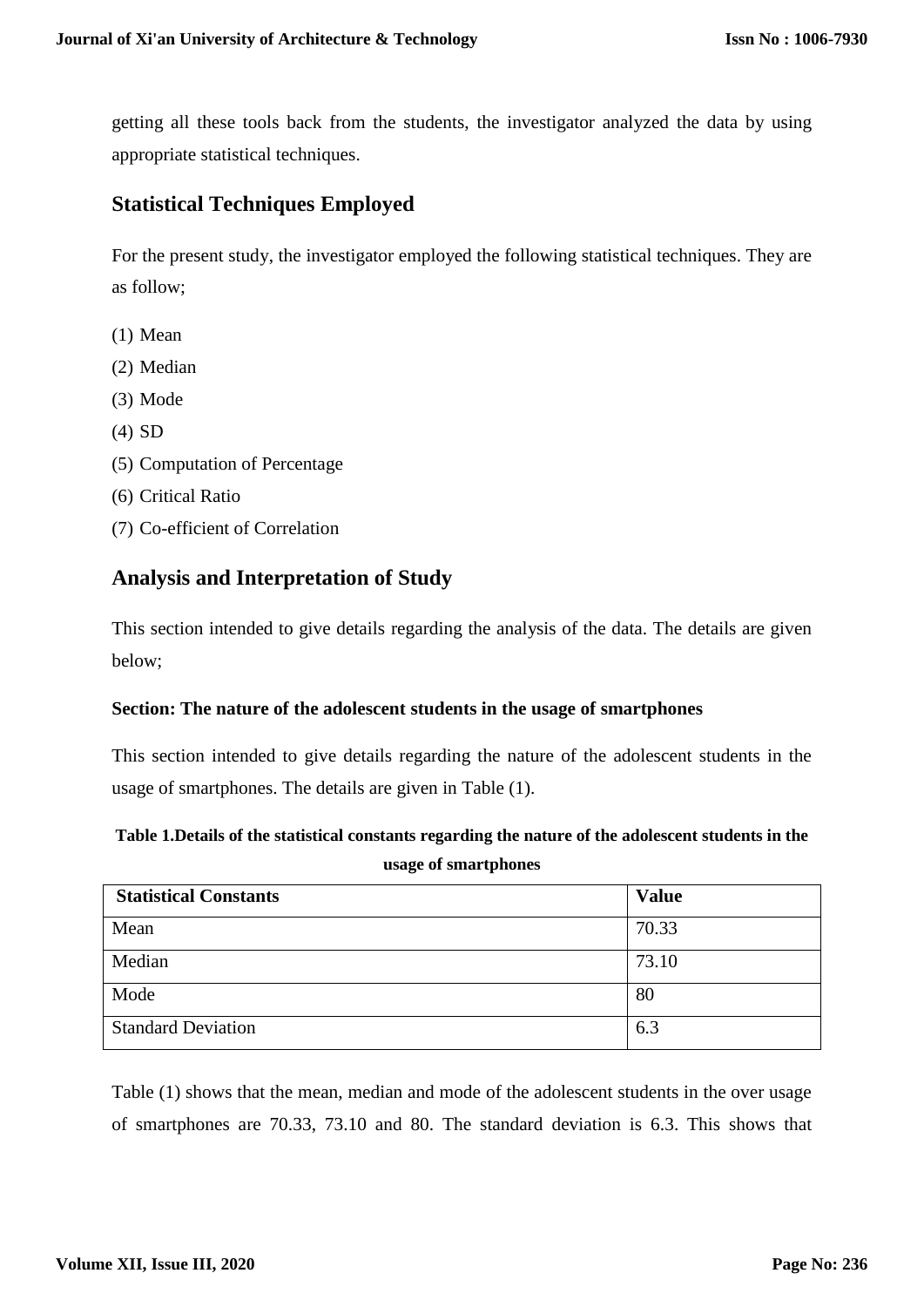students' usage of smartphones is above average. The value of the Median obtained is 73.10, which shows that fifty parentages of the students got above 73.10.

# **Section 11: The psychosocial problems experienced by adolescent students due to the usage of smartphones**

This section is intended to give details regarding the psycho-social problems experienced by adolescent students due to the usage of smartphones are given in Table (2).

| <b>Serial No.</b> | <b>Psycho-social problems</b>  | <b>Response in Percentage</b> |  |  |
|-------------------|--------------------------------|-------------------------------|--|--|
|                   | Pathological lying             | 78.67                         |  |  |
| $\overline{2}$    | Temper tantrum                 | 39.33                         |  |  |
| 3                 | <b>Instrumental Aggression</b> | 51                            |  |  |
| $\overline{4}$    | Hopelessness                   | 84.34                         |  |  |
| 5                 | <b>Unconscious Motives</b>     | 88                            |  |  |
| 6                 | <b>Rejection of Authority</b>  | 75.7                          |  |  |
| 7                 | Isolated and alienated         | 13.33                         |  |  |
| 8                 | Repetitive violation of rules  | 87.67                         |  |  |

**Table 2.The psycho-social problems of adolescent students due to the usage of smartphones**

It is evident from Table (2) that the majority of them (87.67%) adolescent students have the psycho-social problem of unconscious motives. It is followed by repetitive violation of rules (87.67%), hopelessness (84.34%), pathological lying (78.67%), and rejection of authority (75.7%), instrumental aggression (51%), and temper tantrum (39.33%) and finally isolated and alienated (13.33%).

# **Section 111: Analysis of the data related to the correlation between the usage of smartphones and psycho-social problems**

This section is intended to give details regarding the relationship between the usage of smartphones and psycho-social problems are given in Table (3).

| <b>Variable</b>            | N   | <b>Coefficient of Correlation</b> | p-value |
|----------------------------|-----|-----------------------------------|---------|
| Over usage of smart phones | 300 | 0.76                              | 0.49    |
| Psycho-social problems     | 300 |                                   |         |

**Table 3.Correlation between over usage of smartphones and psycho-social problems**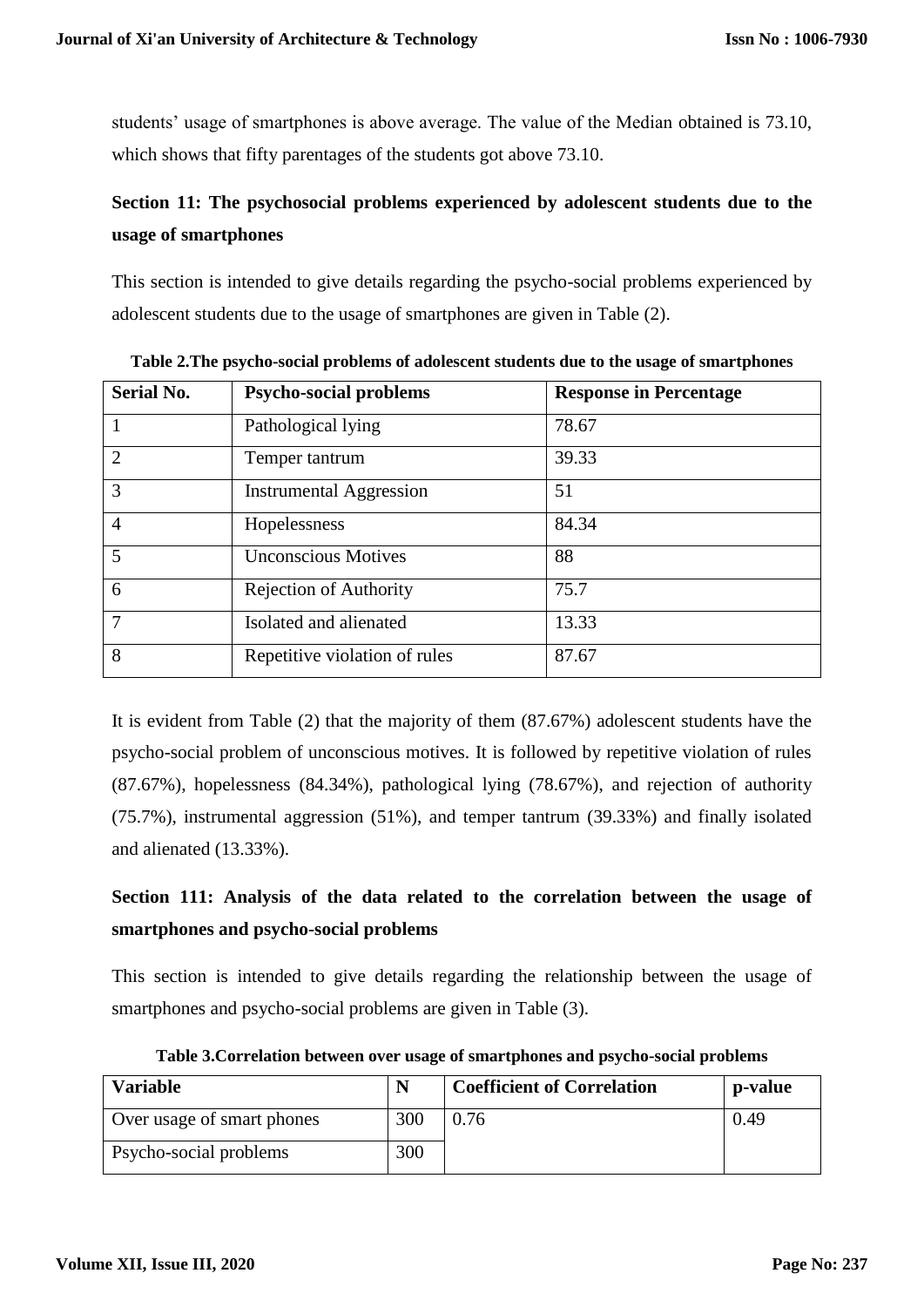Table (3) shows that the coefficient of correlation between the over usage of smartphones and the psycho-social problems of adolescent students. Here, the total number of samples is 300. The Co-efficient of correlation is 0.76, which is significant. This indicates that there is a significant and positive relationship between the usage of smartphones and Psycho-social problems.

# **Section 1V: Analysis of the data related to the test of significant difference between the psycho-social problems experienced by adolescent students of boys and girls**

This section is intended to give details regarding the data and result of the comparison of the psycho-social problems experienced by adolescent students of boys and girls are given in Table (4).

| $SI$ No        | <b>Psycho-social Problems</b> | <b>Boys</b> | <b>Girls</b> | CR   | LS        |
|----------------|-------------------------------|-------------|--------------|------|-----------|
| $\mathbf{1}$   | Pathological lying            | 82.887      | 74.68        | 1.53 | <b>NS</b> |
| $\overline{2}$ | <b>Temper Tantrum</b>         | 43.15       | 35.71        | 1.39 | <b>NS</b> |
| 3              | Instrumental aggression       | 52.74       | 49.35        | 0.6  | <b>NS</b> |
| $\overline{4}$ | Hopelessness                  | 86.89       | 81.82        | 1.25 | <b>NS</b> |
| 5              | <b>Unconscious Motives</b>    | 92.47       | 83.77        | 2.3  | p<0.05    |
| 6              | Rejection of authority        | 75.34       | 75.97        | 0.13 | <b>NS</b> |
| $\overline{7}$ | <b>Isolated and Alienated</b> | 17.12       | 9.74         | 1.9  | <b>NS</b> |
| 8              | Repetitive violation of rules | 85.62       | 89.61        | 1.06 | <b>NS</b> |

**Table 4.Test of significance for Difference between the psycho-social problems experienced by adolescent students of boys and girls**

CR= Critical Ratio

LS= Level of Significance

It is evident from the table (4) that there is a significant difference between adolescent students of boys and girls with regard to the psycho-social problem of unconscious motives  $(CR = 2.3, P < 0.01)$ . It is followed by there is no significant difference between adolescent students of boys and girls with regard to the psycho-social problems viz...Pathological lying (CR=1.53, NS), Temper Tantrum (CR=1.39, NS), instrumental aggression (CR=0.6, NS), hopelessness (CR=1.25, NS), rejection of authority (CR= 0.13, NS), isolated and alienated  $(CR=1.9, NS)$  and repetitive violation of rules  $(CR=1.06, NS)$ .